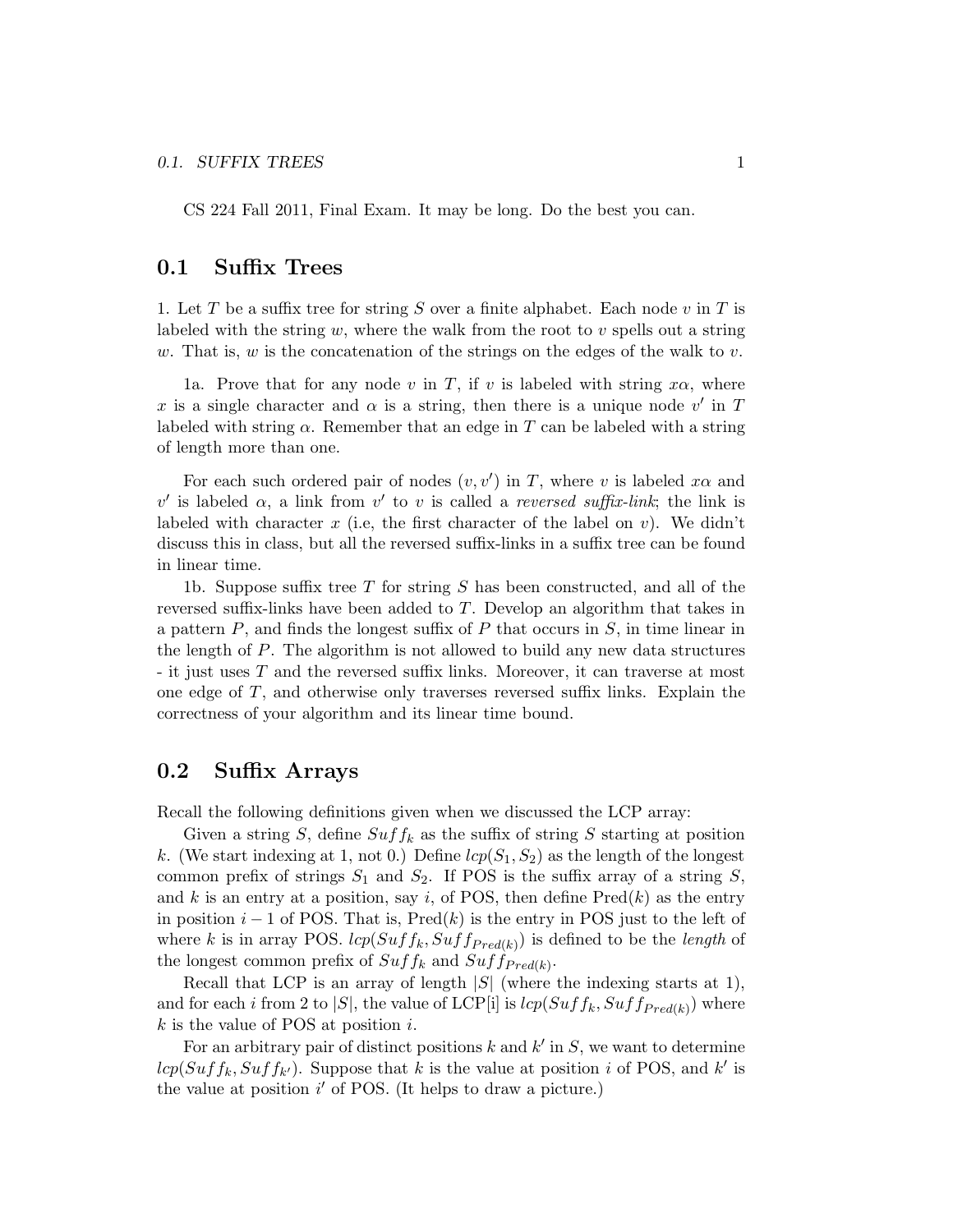I claim that  $lcp(Suff_{k}, Suff_{k'})$  is equal to the minimum value in the array LCP between positions  $i + 1$  and  $i'$ , inclusive.

2. Is this claim (essentially) correct? By essentially, I mean that if it is only wrong due to an index being off by one, or some other simple issue, just fix it. If it is essentially correct (modulo any little needed fix), give a convincing explanation for it. I think a good way to proceed is to visualize what this is saying on a suffix tree and how a suffix tree relates to a suffix array.

#### 0.3 BWT

3a. State a three-line (at most) description of a way to create the BWT string (not the inverse) of a string S in linear time. You do not need to explain or justify it.

3b. Briefly explain as best as you understand it, why the BWT tends to bring identical characters together.

### 0.4 Phylogenetic Networks

4. Give a definition of a Buneman graph for a binary matrix M.

# 0.5 Self-Derivability and MinARGs

**Definition** Given a set of sequences M, we say that M is self-derivable (SD) if M can be generated on an ARG N where every node in N (including the root) is labeled with a sequence in M. In that case, we also say that  $\mathcal N$  self-derives M.

**Definition** We say that M is unary-self-derivable if it is self-derivable on an ARG  $N$  where no edge is labeled with more than one site. In that case, we also say that N unary-self-derives  $M(S)$ .

Recall that  $H(M)$  denotes the haplotype bound, which is the number of distinct rows of  $M$ , minus the number of distinct columns of  $M$ , minus one.

Problem 5: Prove the following:

**Lemma** Suppose that M has no duplicate columns. If M is unary-selfderivable on an ARG N, then N contains exactly  $H(M)$  recombination nodes, i.e., the haplotype bound is tight.

#### 0.5.1 Building a MinARG

**Definition** For a set of sequences K, let  $SD(K)$  be a Boolean variable that is set to **true** if the sequences in  $K$  are self-derivable, and **false** otherwise.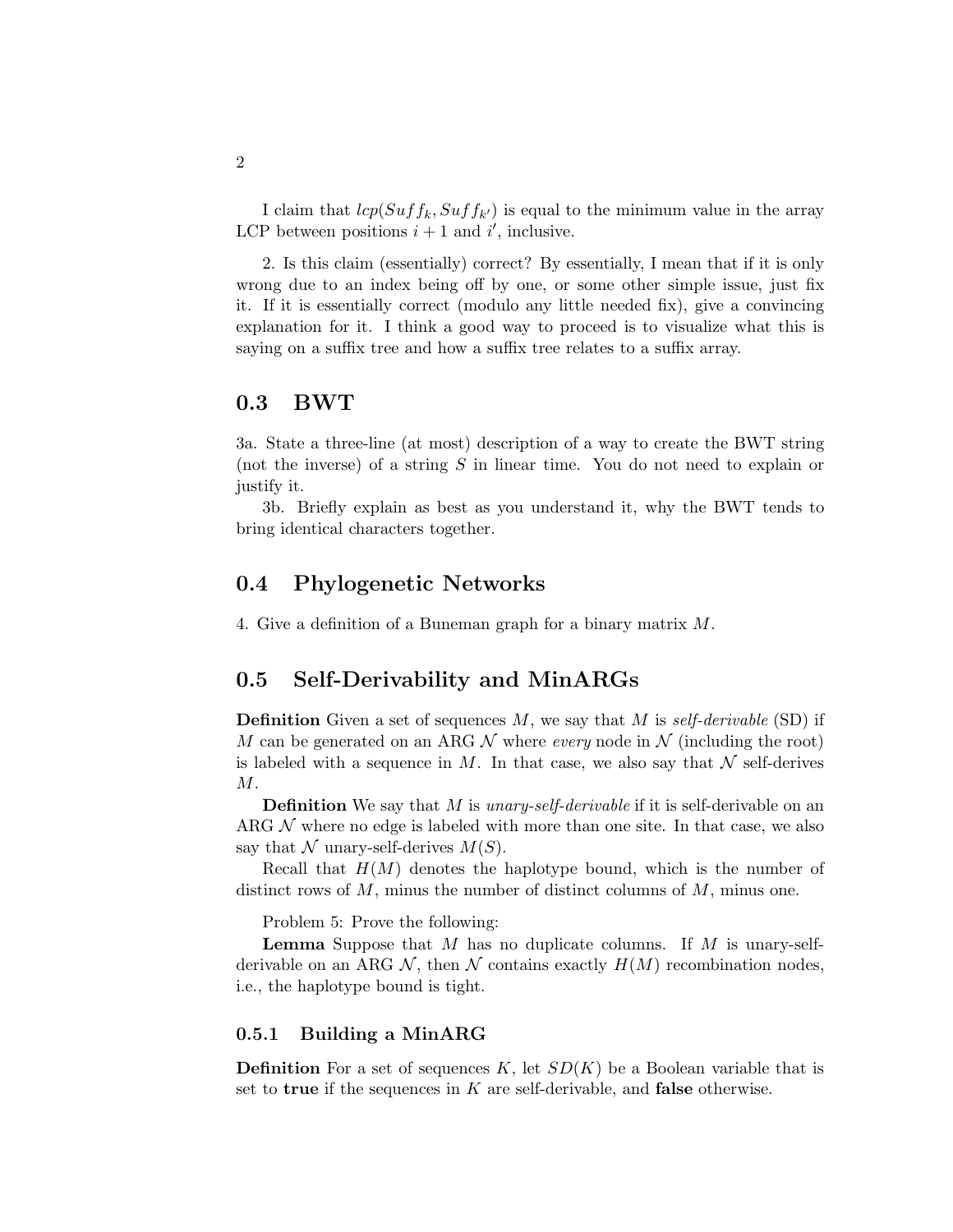#### 0.5. SELF-DERIVABILITY AND MINARGS 3

**Definition** If the set of sequences K is self-derivable, let  $r(K)$  denote the minimum number of recombination nodes in any ARG that self-derives  $K$ . Note that  $r(K)$  is undefined if  $SD(K)$  is false.

We use a dynamic programming approach to determine if a set of sequences S is self-derivable, and if so, to compute  $r(S)$ . To start the dynamic program to test if S is self-derivable, set  $SD(K)$  to true, and  $r(K)$  to zero, for every singleton subset  $K$  in  $S$ . Then in order of increasing size, consider each subset K of two or more sequences in S. When a subset K is considered, set  $SD(K)$  to **false** and  $r(K)$  to  $\infty$ , and then execute the following two steps for each sequence  $s \in K$  such that  $SD(K - \{s\})$  is true:

1) Enumerate each pair of sequence  $s', s''$  in  $K - \{s\}$ , and set  $SD(K)$  to true if s can be created by a recombination of  $s'$  and  $s''$ . If s can be created by a recombination of s' and s'', set  $r(K)$  to the minimum of the current  $r(K)$  and  $r(K - \{s\}) + 1.$ 

2) Enumerate each sequence s' in  $K - \{s\}$ , and set  $SD(K)$  to **true** if s differs from s' precisely at a set of sites C, where for each site  $c \in C$ , all of the sequences in  $K - \{s\}$  have the same state at site c. {In this case, s can be derived from s' by a mutation at each of the sites in  $C.\}$ 

If s can be derived from s' by mutations, set  $r(K)$  to the minimum of the current  $r(K)$  and  $r(K - \{s\})$ .

**Claim** After the iteration where  $K = S$ ,  $SD(S)$  will have been computed correctly, and if  $SD(S)$  is **true**, then  $r(S)$  will be less than infinity and will have been computed correctly.

Problem 6a: Is the Claim correct? Justify.

**Finally a MinARG** Now we can fully detail how to find  $Rmin(M)$  and a MinARG for M. See Algorithm MinARG in Figure 1.

Problem 6b: Did I get the algorithm right this time?